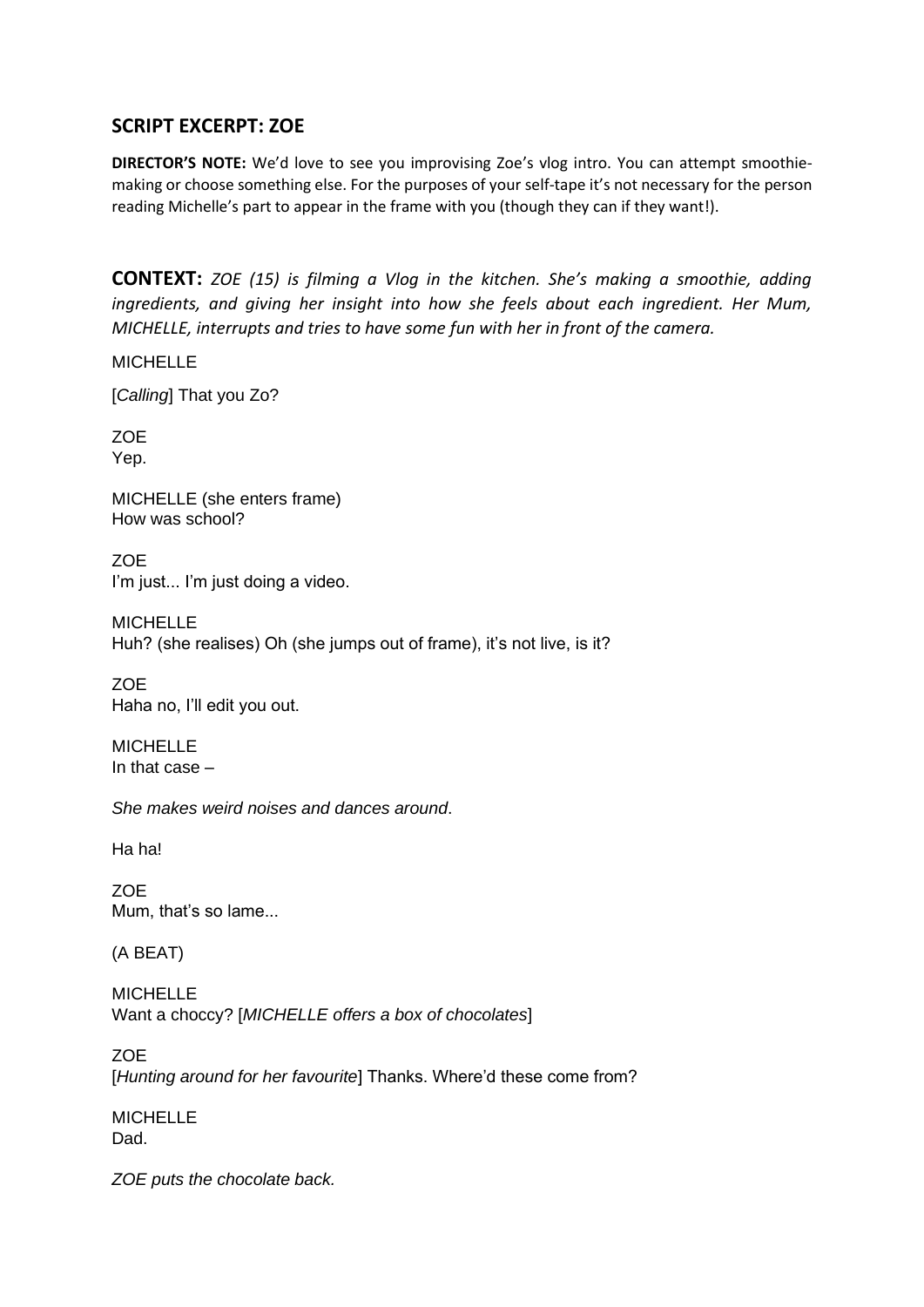MICHELLE You don't want one?

**ZOE** Nah.

MICHELLE What's wrong?

**ZOE** Nothing. Not hungry.

MICHELLE Oh okay. Well, all the more for me.

ZOE What's for dinner?

MICHELLE You said you're not hungry.

ZOE Not hungry for chocolate.

MICHELLE Dad's going to pick up some Thai. That alright?

**ZOE** Thai?

**MICHELLE** Yep, from Mon's.

ZOE Dad hates Thai food.

MICHELLE Yeh, it's not his favourite. You like it though? Pad See Ew?

ZOE Yeah.

MICHELLE That makes two of us then.

*(This all starts to drift from framed vlog to a combo of seeing the action and only hearing it. The shot stays still on the tripod on the kitchen bench)*

**ZOE** I'm just surprised, that's all.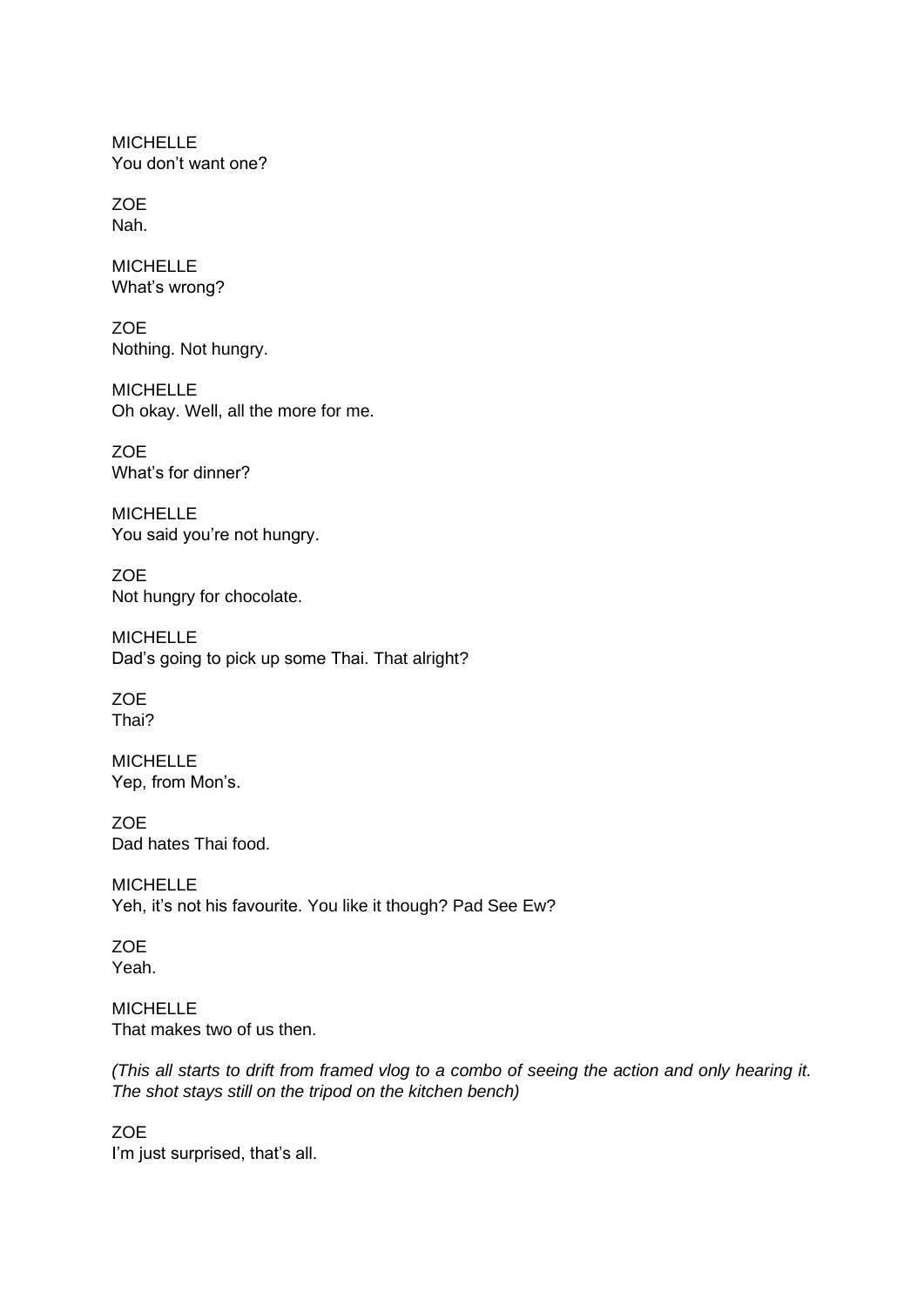MICHELLE He's just doing a nice thing. What happened at school? Anything interesting?

**ZOE** Hm, not really. Got to dissect a rat in science.

**MICHELLE** Yuck. I hope you washed your hands.

**ZOE** Oh no, I knew I forgot something [*She dangles her hands in front of MICHELLE*].

MICHELLE Zoe, yuck!

ZOE [Laughing] Of course I washed them.

*She goes to leave, stops and thinks and then turns back.*

Hey mum.

MICHELLE Yep?

ZOE What broke?

MICHELLE Hm?

ZOE Last night. What broke? I heard some big smash.

*MICHELLE looks panicked for a moment.*

**MICHELLE** You heard that?

**ZOE** It woke me up.

MICHELLE

Sorry, sweetie. I just, um, I knocked that vase off the coffee table. You know that one with the blue and green glass. I got up to go to the loo and walked right into it. It was dark.

*A pause. They are both silent.* 

ZOE Oh, okay.